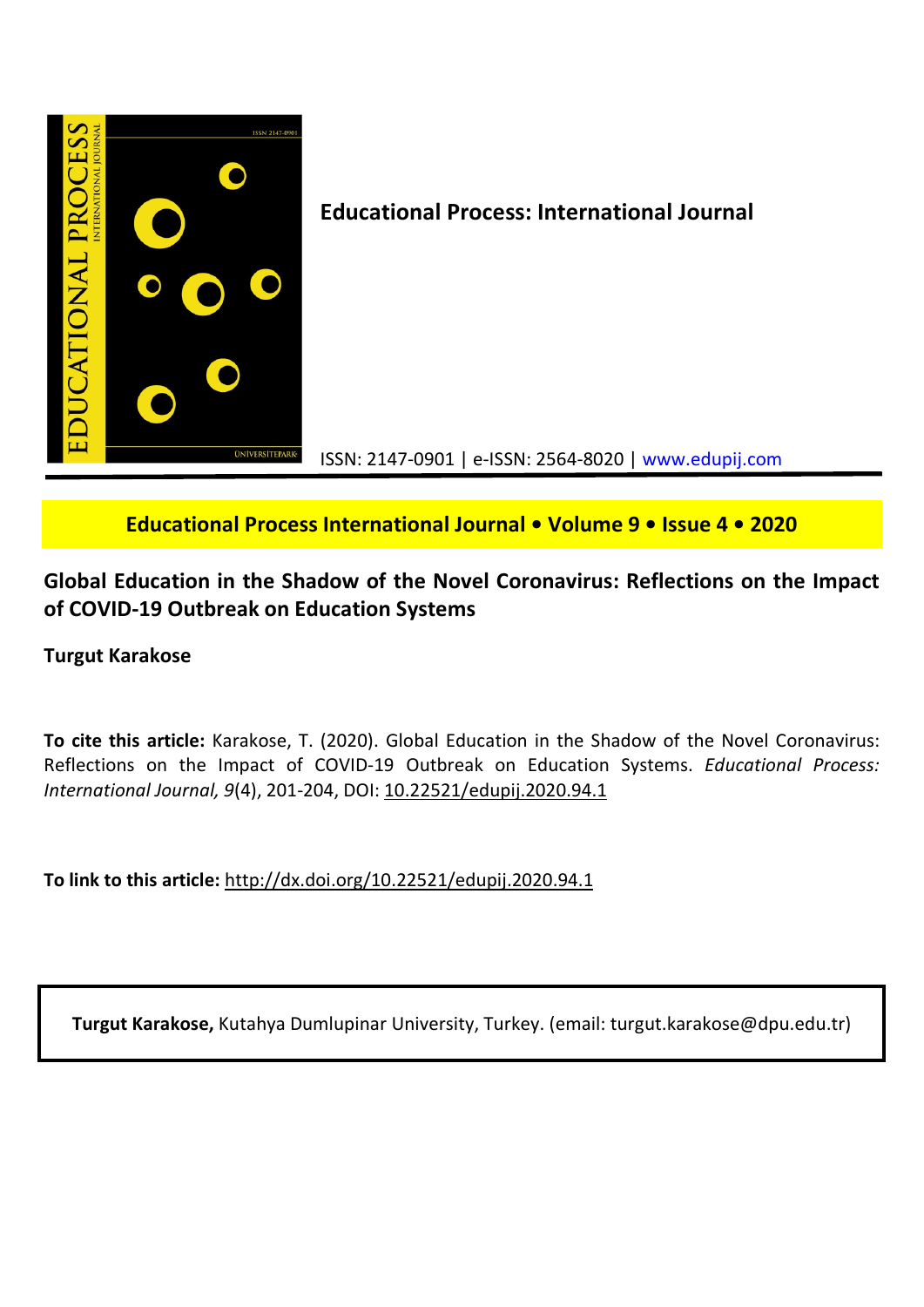### EDUPIJ • Volume 9 • Issue 4 • 2020 • pp. 201–204.

## Editorial

# Global Education in the Shadow of the Novel Coronavirus: Reflections on the Impact of COVID-19 Outbreak on Education Systems

### TURGUT KARAKOSE

### Abstract

This current issue of EDUPIJ includes two articles, each with different themes. In the first article, Ozkayran et al., evaluated guidance services, which play a crucial role in crisis management, based on the opinions of inservice teachers. In the second article, Stephens and McLaughlin examined the facilitating role of higher education in social media marketing.

Keywords: COVID-19, coronavirus, global education, editorial.



**DOI: 10.22521/edupij.2020.94.1** 

………………………………………........….....………………………………...……………

EDUPIJ • ISSN 2147-0901 • e-ISSN 2564-8020 Copyright © 2020 by ÜNİVERSİTEPARK

edupij.com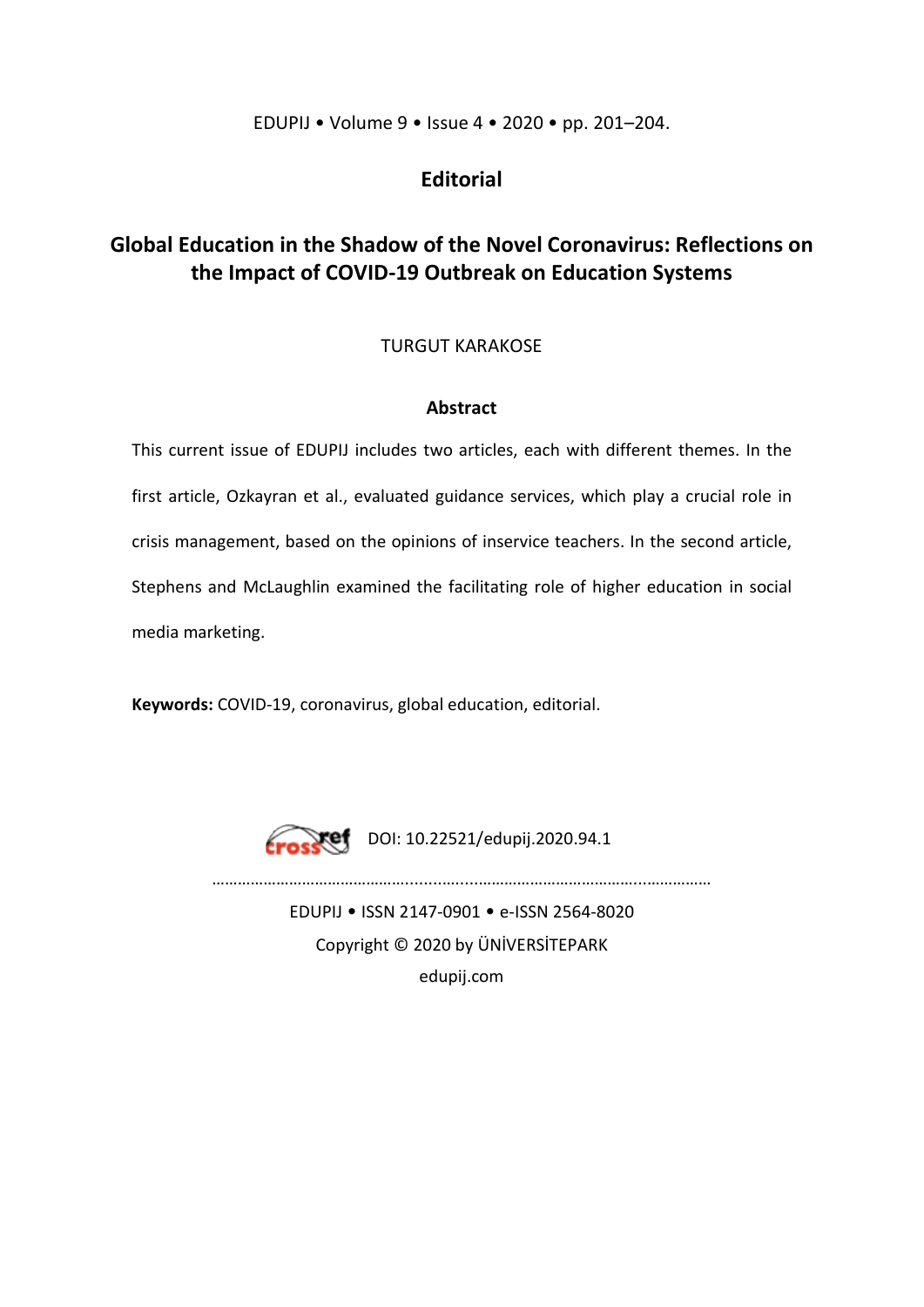The novel coronavirus (2019-nCoV or COVID-19) is a contagious respiratory disease that first appeared in Wuhan, in the Hubei province of China in late 2019 (Moccia et al., 2020; Ren et al., 2020; World Health Organization, 2020), and which then rapidly spread to become a deadly worldwide threat to all of humankind (Adams & Walls, 2020; Hui et al., 2020). The current global pandemic caused by the novel coronavirus has profoundly impacted people all throughout the world, claimed in excess of 2.2 million lives (at the time of publication), and has caused significant widespread health, economic, and social turmoil on a scale not witnessed for generations.

With COVID-19 having deeply affected almost every country, the pandemic has also led to radical changes in most education systems. Learning and teaching environments have been forced to change overnight, with dramatic adjustments required by all stakeholders (students, teachers, administrators, parents, etc.) since national governments have had to adopt restrictive strategies that have impacted much of daily life. Countries have given significantly greater importance to the use of information technologies in education in order to provide effective teaching and learning within an emergency environment. In this context, countries have taken rapid steps towards digital transformation in education and the application of distance learning, teaching, and assessment approaches.

Although most studies published on this topic are certainly noteworthy, it is clear that scientific evidence on the effects of the COVID-19 pandemic on global education and education systems is still in its infancy. The EDUPIJ Editorial Team believes that much more well-grounded scientific research is needed which analyzes the varying impact of the COVID-19 pandemic on global education. In this regard, as the Editorial Team, we invite researchers to submit articles (quantitative, qualitative, or mixed-method) to our journal that focus upon the impact of the COVID-19 pandemic on global education. As the EDUPIJ Editorial Team, we welcome the contributions of researchers from different parts of the world regarding local situations in order to evaluate the pandemic's impact on global education from an international perspective. Worldwide scientific studies on this issue will help reveal that allimportant bigger picture on how COVID-19 has impacted education on a on global scale.

The EDUPIJ Editorial Team has noted a significant increase in the number of high-quality research articles submitted to EDUPIJ. This current issue of EDUPIJ includes two articles, each with different themes. In the first article, Ozkayran et al. (2020) evaluated guidance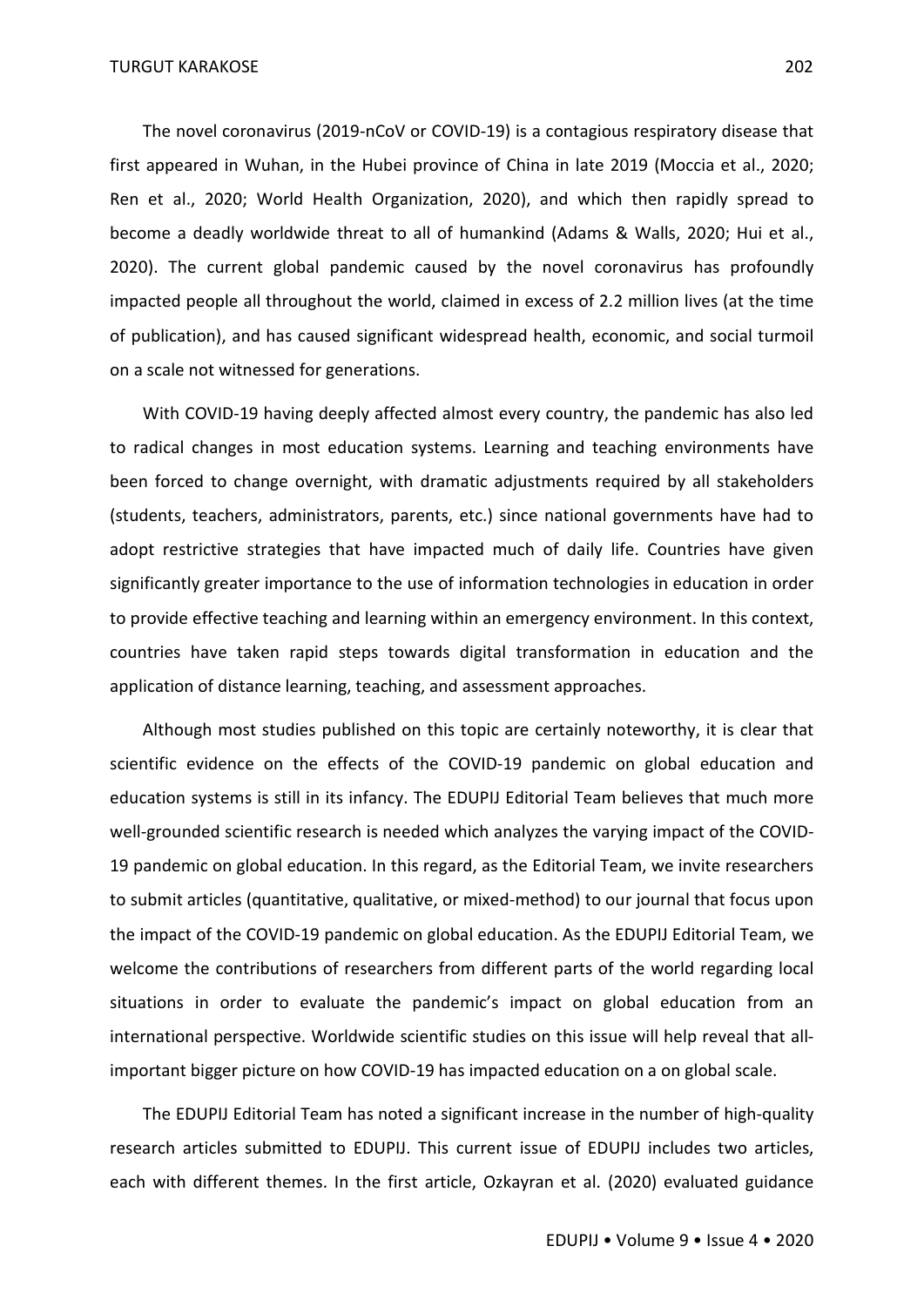services, which play a crucial role in crisis management, based on the opinions of inservice teachers. The results of their study revealed that the ideal guidance services in a crisis management situation should be objective and include a reassuring approach. In the second article, Stephens and McLaughlin (2020) examined the facilitating role of higher education in social media marketing. Their qualitative research study concluded that the role of higher education was significant in supporting the educational needs of institutions in terms of their social media-based marketing strategies. In this context, the researchers put forward a series of recommendations regarding customized training programs for educational institutions.

I hope you find this current issue of EDUPIJ thought-provoking and useful for your own disciplines.

Most of all, I hope that you, your families, and your colleagues remain safe and healthy during this difficult and challenging time.

Sincerely,

Professor Turgut Karakose Editor-in-Chief, Educational Process: International Journal